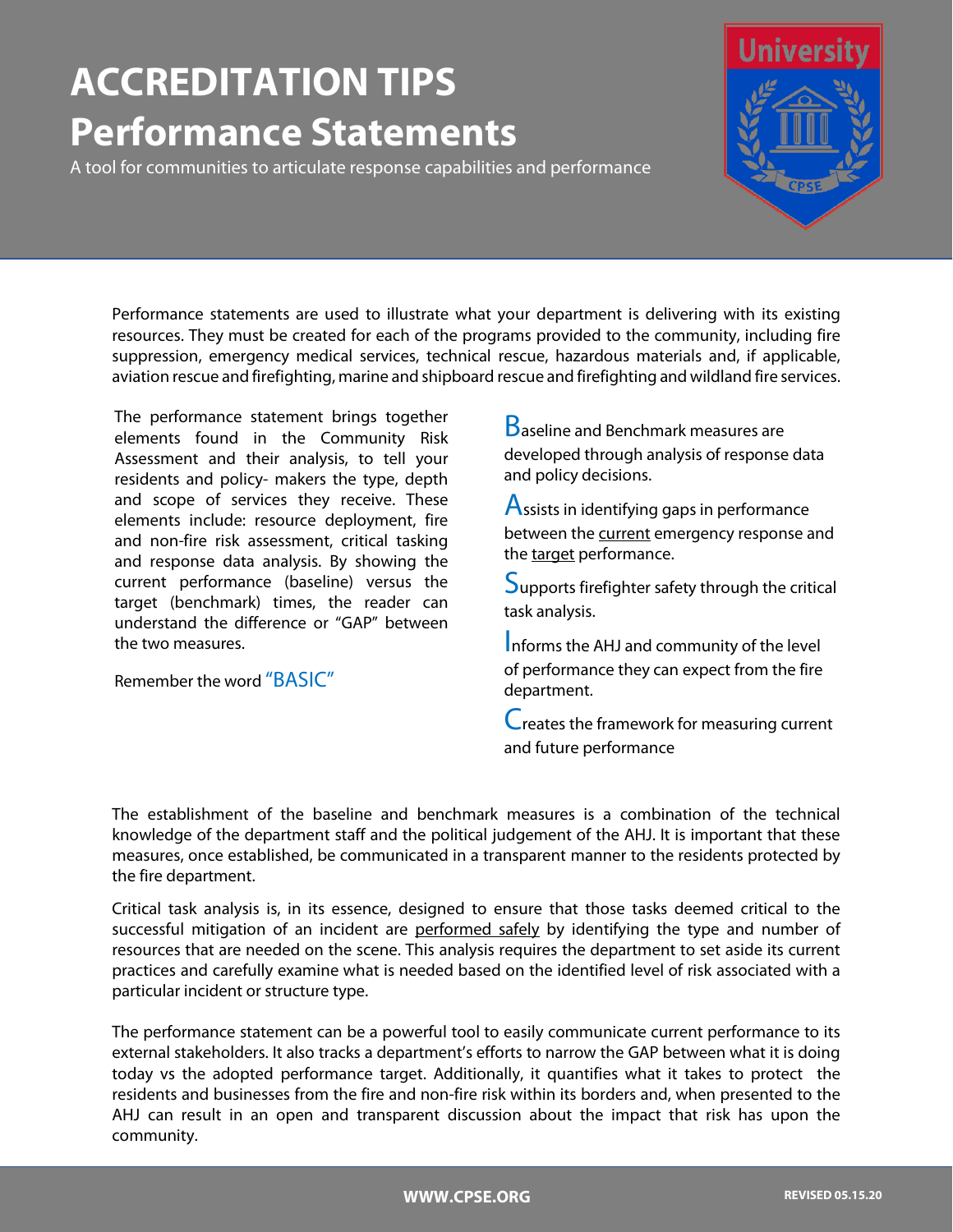### **Definitions**

- Baseline actual performance over a period of time
	- $\circ$  Must be five years for currently accredited agencies, or three years for new agencies
- Benchmark goal for the agency; improvement opportunity
- Population Density number of persons in the community, using the U.S. Census Bureau or equivalent
	- o Rural (less than 2,500 persons) or urban (greater than 2,500 persons)
- Fire District a first due area for a company
- Fire Demand Zone a defined area within a fire district to study risk
- Risk Classification a service provided, i.e. Fire, EMS, Technical Rescue, etc.
- Risk Category a level of risk; Low, Moderate, High, etc.
- Critical Task Analysis (CTA) a measurement of the number of responders needed for an incident
- Effective Response Force (ERF) the results of the critical task analysis
- Critical Resource Analysis based on the CTA; the number of resources needed to bring the ERF to the scene

#### **Process**

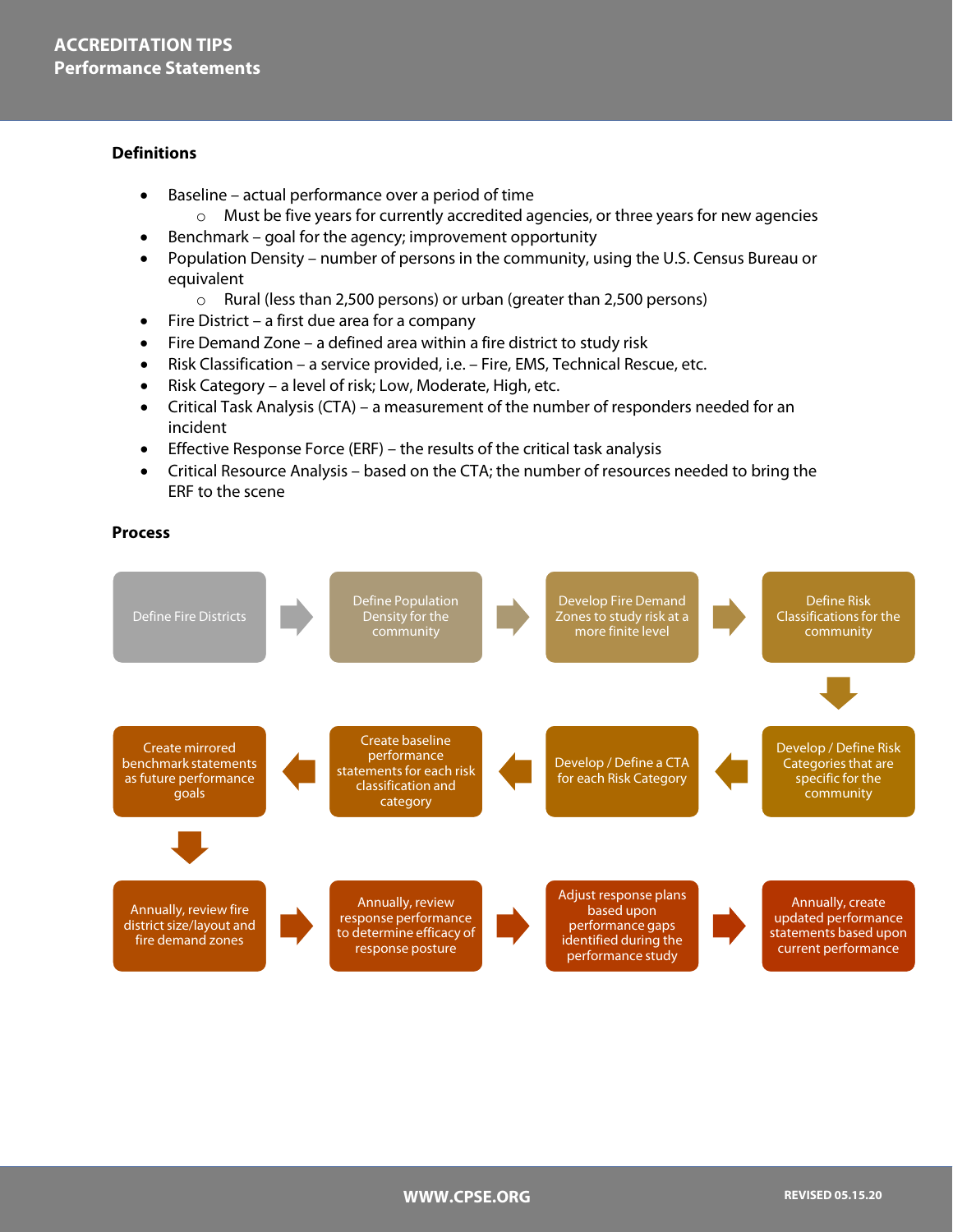Each baseline statement must be written in the SMART format (Specific, Measurable, Achievable, Results-oriented and Time-bound), and must contain the following elements:

- Measurement (the model requires the use of the 90th percentile)
- Time element (including alarm handling, turnout time, and travel time)
- Number of responders
- Risk category (i.e. low, moderate, high, all, etc.)
- Population density (rural, urban, or all areas)
- First due versus ERF (note: a separate statement is required for each)
- Representative tasks (what will the responders do upon their arrival?)
- Written in present or past tense (either is acceptable)

## **Sample Baseline Statements (initial and ERF)**

For 90 percent of all fire suppression incidents, the total response time for the arrival of the first due unit, staffed with 3 firefighters and 1 officer, is: 8 minutes and 20 seconds in urban areas; and 10 minutes and 55 seconds in rural areas. The first due unit is capable of: providing 500 gallons of water and 1,500 gpm pumping capacity; initiating command; requesting additional resources; establishing and advancing an attack line flowing a minimum of 150 gpm; establishing an uninterrupted water supply; containing the fire; rescuing at-risk victims; and performing salvage operations. These operations are done in accordance with departmental standard operating procedures while providing for the safety of responders and the general public.

For 90 percent of all fire suppression incidents, the total response time for the arrival of the ERF, staffed with 15 firefighters and officers, is: 12 minutes and 17 seconds in urban areas; and 20 minutes and 43 seconds in rural areas. The ERF is capable of: establishing command; providing an uninterrupted water supply; advancing an attack line and a backup line for fire control; complying with the OSHA requirements of two in and two out; completing forcible entry; searching and rescuing at-risk victims; ventilating the structure; controlling utilities; and performing salvage and overhaul. The ERF for high and special risk fires is also capable of placing elevated streams into service from aerial ladders. These operations are done in accordance with departmental standard operating procedures while providing for the safety of responders and the general public.